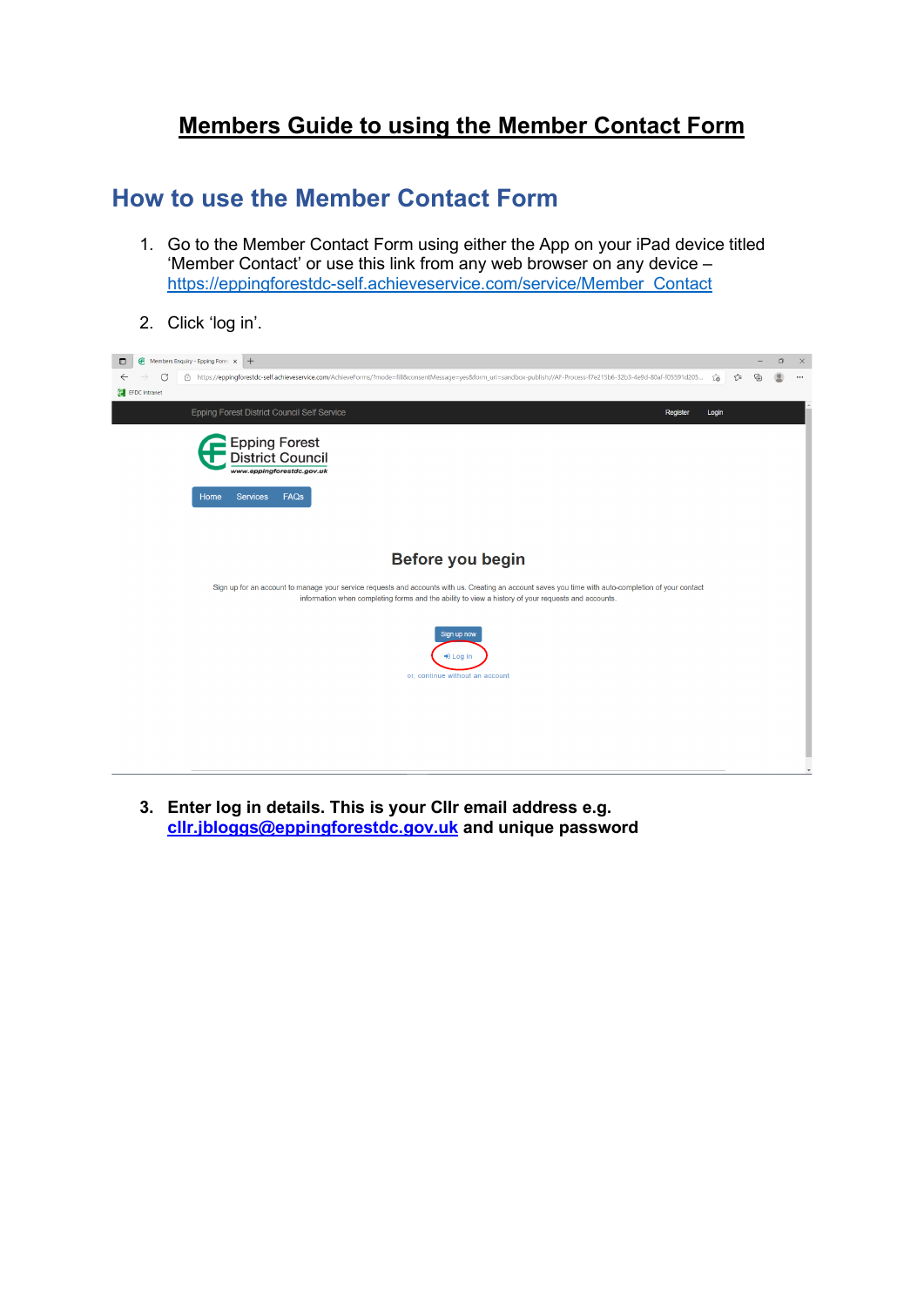| <b>USERNAME</b>          |           |
|--------------------------|-----------|
| <b>PASSWORD</b>          |           |
| Sign In                  | Cancel    |
| Forgotten Your Password? | <b>OR</b> |
|                          |           |

#### **4. Select the type of enquiry by clicking the drop-down menu. See explanations below for examples of what should be logged under each category.**

All the forms are set up in a similar format. There will be different tabs for you to populate with information. Complete the form filling out the sections with as much information as possible, and click 'next' on the bottom right of the form to progress to the next tab. When you get to the last tab, the next button becomes 'submit'. Once you click submit the enquiry will be sent to the relevant area for processing.

#### • **Send apologies for at a Council meeting**

If you select this option, you will be asked to give details of which meeting you wish to send apologies for. This enquiry will be sent straight to Democratic Services via [democraticservices@eppingforestdc.gov.uk](mailto:democraticservices@eppingforestdc.gov.uk) as they manage the committee meetings.

#### **Members Enquiry**

| <b>Enquiry</b>           |                                                                                      |              |
|--------------------------|--------------------------------------------------------------------------------------|--------------|
|                          |                                                                                      |              |
| Are you submitting an: * | Select                                                                               | $\checkmark$ |
|                          | Select                                                                               |              |
|                          | Send apologies for absence at a Council Meeting<br>Reporting an ICT issue            |              |
| <b>x</b> Cancel          | Reporting a problem or submitting a general enquiry for the first time               |              |
|                          | Escalate a previously reported problem or general enquiry to the Member Contact Team |              |
|                          | Notification of Covid-19 Symptoms<br>Notification of Positive COVID-19 test result   |              |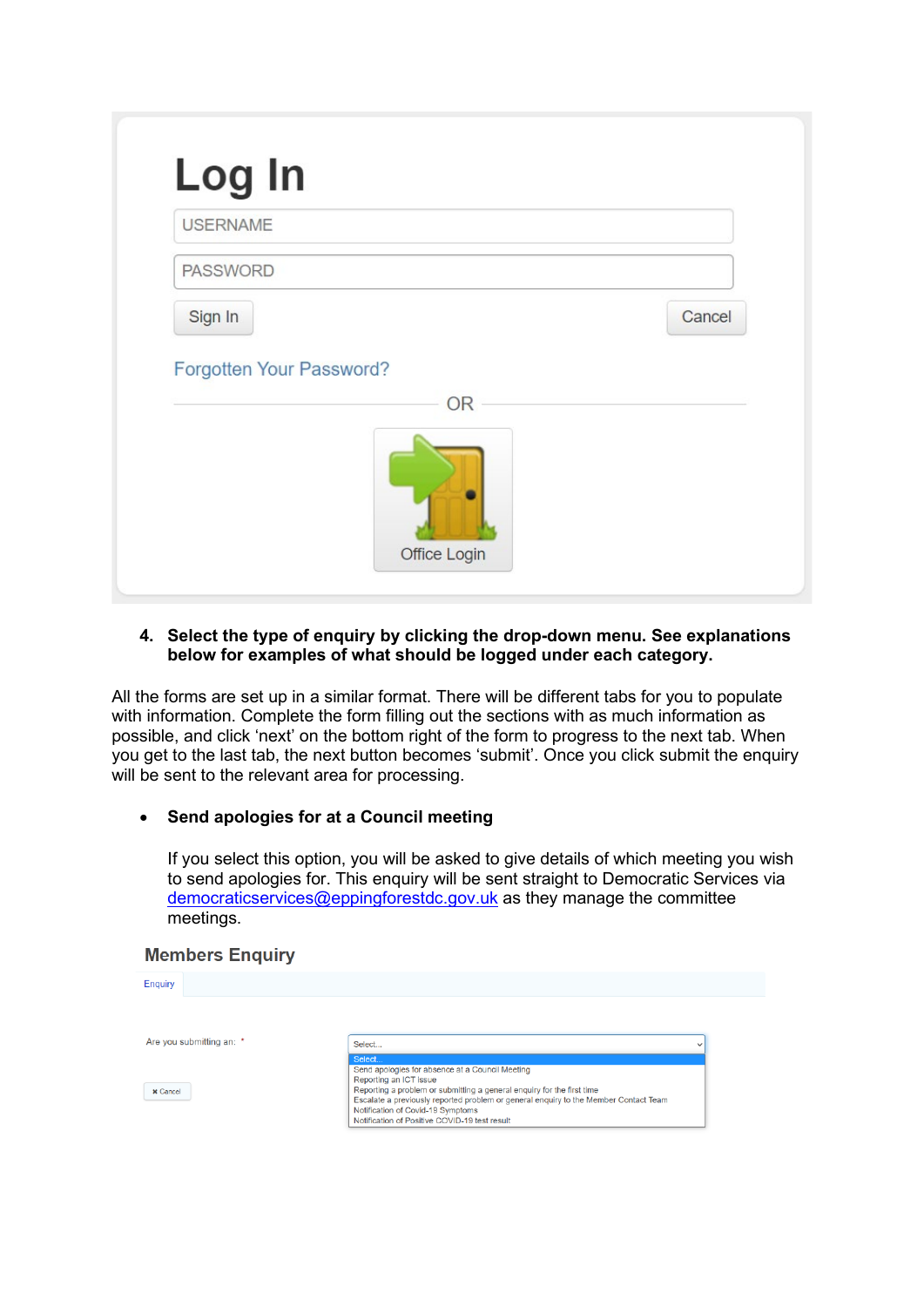| Are you submitting an: *                                                                                           | Send apologies for absence at a Council Meeting<br>$\check{ }$ |
|--------------------------------------------------------------------------------------------------------------------|----------------------------------------------------------------|
| Please provide us with details of the meeting<br>you are unable to attend i.e. Date, time and<br>meeting details * |                                                                |

#### • **Reporting an ICT issue**

If you select this option you will be asked to give details of the system/device that you are experiencing an issue with, and to provide an explanation of the issue, including any screenshots where appropriate. These enquiries go to the Member Contact Team via [membercontact@eppingforestdc.gov.uk](mailto:membercontact@eppingforestdc.gov.uk) so they can raise a ticket with the ICT Service Desk to investigate and resolve the issue.

| Are you submitting an: *                                                                                                                                   | Reporting an ICT issue<br>$\checkmark$                                                        |
|------------------------------------------------------------------------------------------------------------------------------------------------------------|-----------------------------------------------------------------------------------------------|
|                                                                                                                                                            |                                                                                               |
| What is the issue you are reporting *                                                                                                                      | An issue with a forgotten password                                                            |
|                                                                                                                                                            | An Issue with accessing Council Wi-Fi                                                         |
|                                                                                                                                                            | Any other iPad issue or fault                                                                 |
|                                                                                                                                                            | Set up access to Council business on a personal device (e.g. personal smart phone, laptop, ta |
| Please give us further details of the issue you<br>are experiencing (including any error messages<br>you may see; you can also upload attachments<br>below |                                                                                               |
| Please upload any relevant documents                                                                                                                       | Drop files here to upload -<br>$\triangle$ upload                                             |
|                                                                                                                                                            | Uploaded: 0 of 10                                                                             |

#### • **Reporting a problem or submitting a general enquiry for the first time**

If you select this option, you will be redirected to the general enquiry form where you can raise several enquiries on different topics. This is where you should log all enquiries you are reporting for the first time. For example, you can report; fly tipping, missed waste collection, anti-social behaviour, local plan enquiry.

| Are you submitting an: *                 | Reporting a problem or submitting a general enquiry for the first time | $\checkmark$ |
|------------------------------------------|------------------------------------------------------------------------|--------------|
| Please click here to report an incident. |                                                                        |              |
| <b>General Enguiry</b>                   |                                                                        |              |

| If your topic is not listed here, this may be because we do not deal with this topic, but please call us on 01992 564000 to<br>discuss and if needed, we can redirect you accordingly. |  |
|----------------------------------------------------------------------------------------------------------------------------------------------------------------------------------------|--|
| Please type one or more word below to locate the enquiry category *                                                                                                                    |  |
| Select                                                                                                                                                                                 |  |